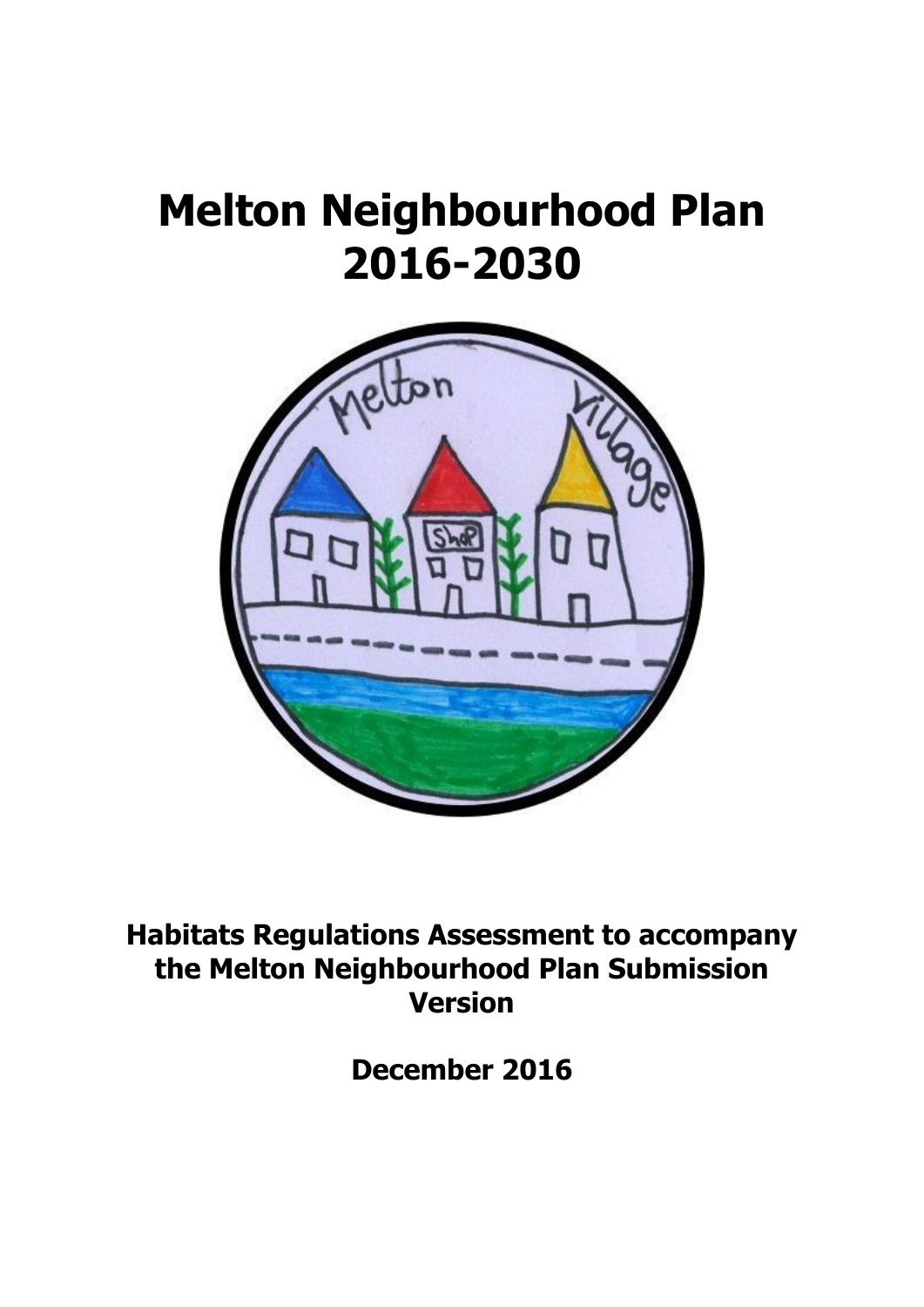## **CONTENTS**

| 2 <sup>7</sup> |                                                                                        |  |
|----------------|----------------------------------------------------------------------------------------|--|
|                | 3 LIKELY SIGNIFICANT EFFECTS OF MELTON NEIGHBOURHOOD PLAN                              |  |
|                |                                                                                        |  |
| 4              |                                                                                        |  |
|                | Conclusion of screening for likely significant effects of the Plan alone 8             |  |
|                | Conclusion of screening for likely significant effects of the Plan in combination with |  |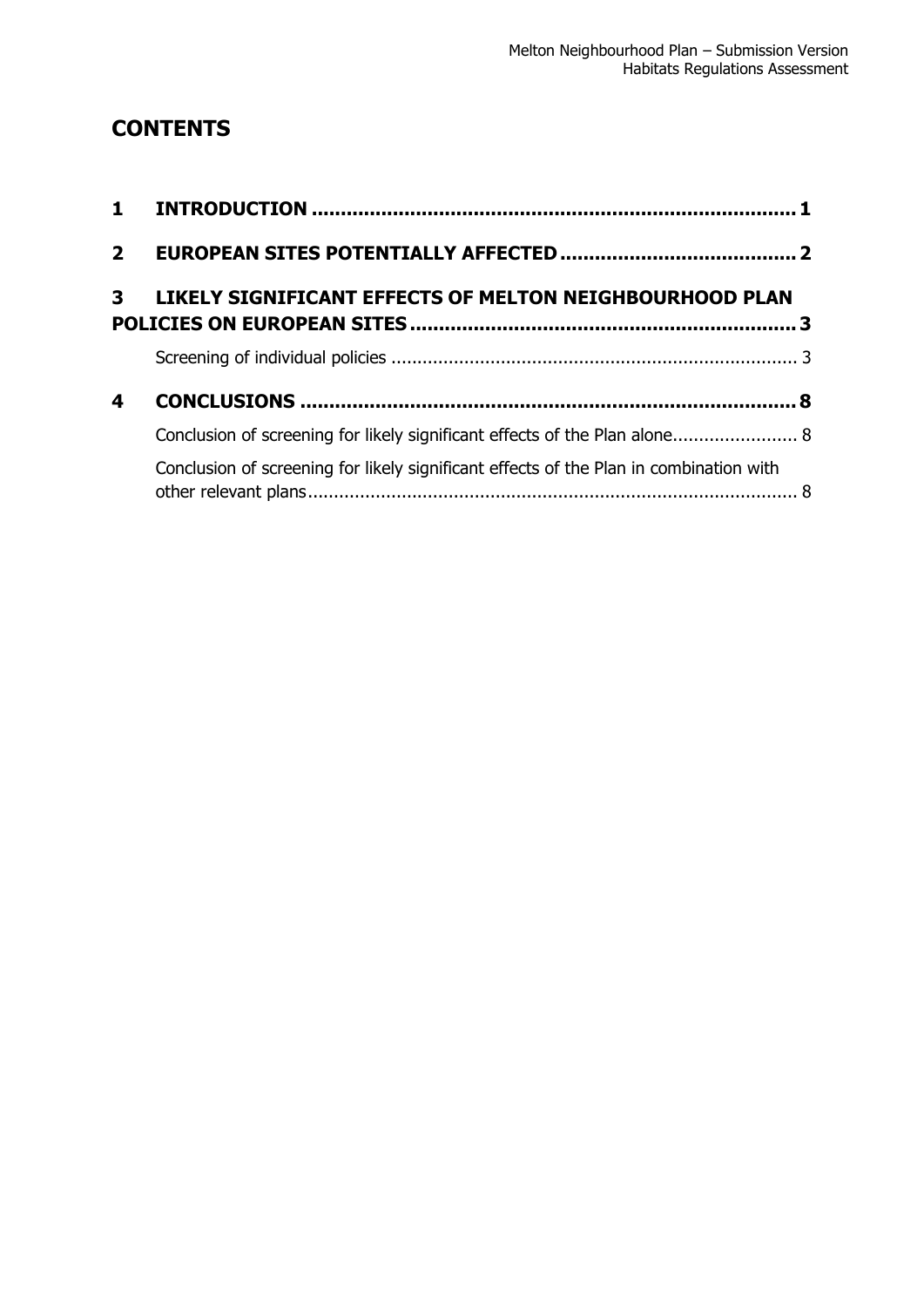# <span id="page-2-0"></span>**1 INTRODUCTION**

- 1.1 This document assesses the Melton Neighbourhood Plan 2016-2030 Submission (Regulation 16) Version (dated December 2016), in line with the Habitats Regulations 2010, to ascertain whether the policies within that Plan and the guidance that it provides, are likely to have an adverse effect upon the integrity of any European sites. The intention is that any such adverse effects identified by the assessment, along with any associated mitigation measures, can be reflected in the Submission (Regulation 16) Version of the Neighbourhood Plan.
- 1.2 This follows on from the HRA of the Pre-Submission (Regulation 14) Neighbourhood Plan to ascertain whether the necessary amendments have been made in order to properly and effectively mitigate any potential detrimental impacts that could arise from the proposed policies.
- 1.3 The HRA of a Neighbourhood Plan is undertaken in stages and should conclude whether or not a proposal or policy in the Plan would adversely affect the integrity of any sites.
	- Stage 1: Determining whether a plan is likely to have a significant effect on a European site. This needs to take account of the likely impacts in Habitats Regulations Screening Report June 2016 for the Melton Neighbourhood Plan combination with other relevant plans and projects. This assessment should be made using the precautionary principle.
	- Stage 2: Carrying out Appropriate Assessment and ascertaining the effect on site integrity. The effects of the plan on the conservation objectives of sites should be assessed, to ascertain whether the plan has an adverse effect on the integrity of a European site.
	- Stage 3: Identifying mitigation measures and alternative solutions. The aim of this stage is to find ways of avoiding or significantly reducing adverse impacts, so that site integrity is no longer at risk. If there are still likely to be negative impacts, the option should be dropped, unless exceptionally it can be justified by imperative reasons of overriding public interest.
- 1.4 A screening opinion of the draft Neighbourhood Plan was published by Suffolk Coastal District Council (SCDC) in June 2016. SCDC was of the opinion that a Habitats Regulations Assessment (HRA) was required. It stated at paragraph 6.2:

"The Melton Neighbourhood Plan will not significantly add to or change the policies in the Suffolk Coastal Core Strategy. It does however provide for additional housing and a community facility within 500m of the Deben Estuary SPA served by improved foot and cycle links. There is potential for an in-combination effect of policies when considered in the context of other existing facilities to increase visitor numbers to each of the Natura sites listed in Table 1. Further work is required to identify more precisely the likely impact of additional resident population and visitors in this location and if necessary any appropriate mitigation measures."

1.5 The screening opinion represented Stage 1 outputs. This HRA addresses Stages 2 and 3.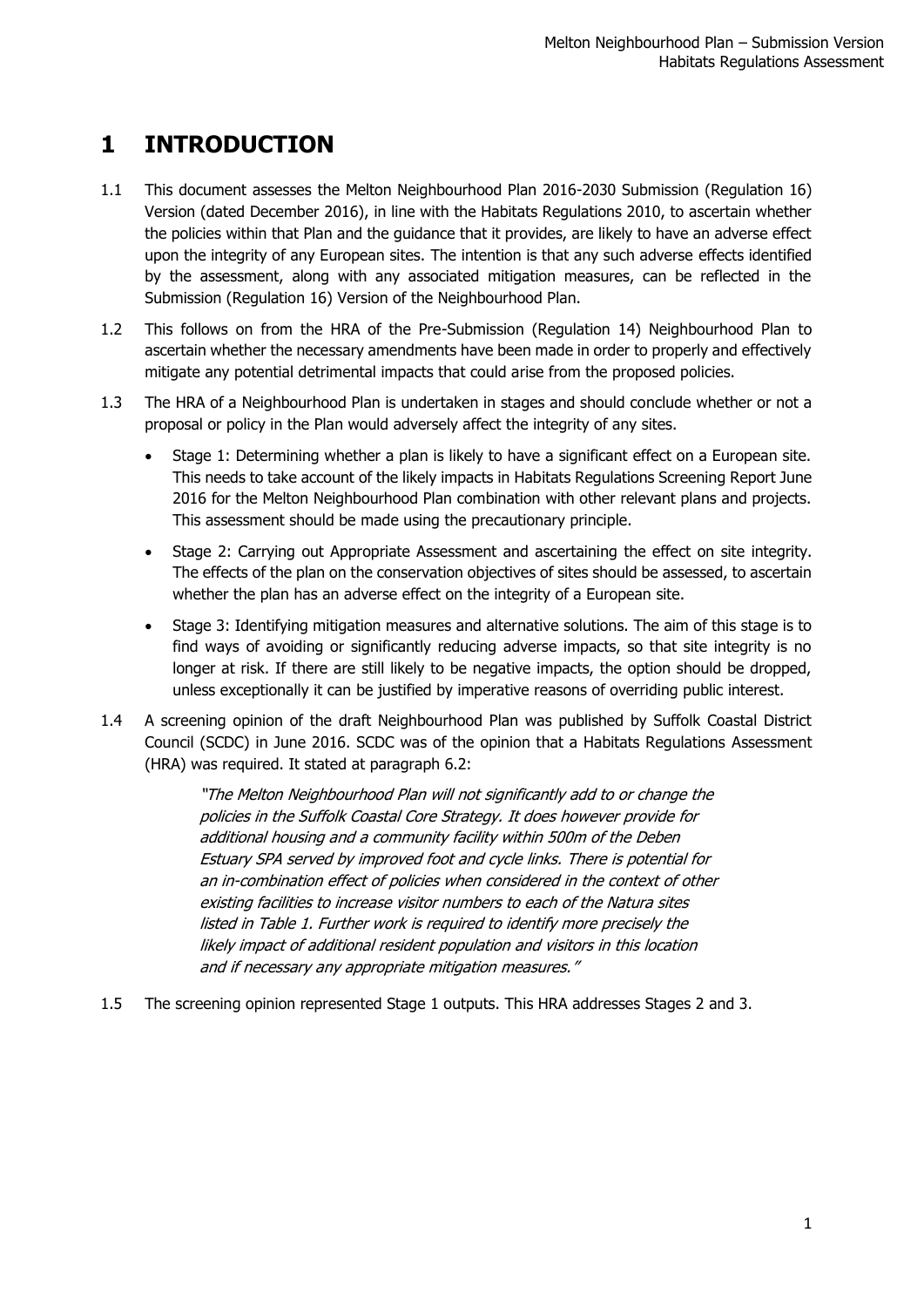# <span id="page-3-0"></span>**2 EUROPEAN SITES POTENTIALLY AFFECTED**

- 2.1 The Natura 2000 network provides protection for sites that are of exceptional importance in respect of rare, endangered or vulnerable natural habitats and species within the European Union. The network consists of Special Areas of Conservation (SACs) and Special Protection Areas (SPAs). SACs are sites of European importance for nature conservation designated under the Conservation of Natural Habitats and Wild Flora and Fauna Directive (92/43/EEC). SPAs are sites of European importance for nature conservation designated under the Conservation of Wild Birds Directive (79/409/EEC). Both types can also be referred to as European Sites.
- 2.2 Table 1 shows the Natura 2000 sites that are within 8km of the Melton Neighbourhood Plan area and specifically the proposed allocation at land off Wilford Bridge Road (Policy MEL21):

#### **Table 1: Natura 2000 sites included in the assessment**

| $\mathbf{1}$   | <b>Sandlings Special Protection Area</b>                                                                                                                                                                                                                                                                                                                                                                                                                                                                                                                                                                                                                                                                                                                  |
|----------------|-----------------------------------------------------------------------------------------------------------------------------------------------------------------------------------------------------------------------------------------------------------------------------------------------------------------------------------------------------------------------------------------------------------------------------------------------------------------------------------------------------------------------------------------------------------------------------------------------------------------------------------------------------------------------------------------------------------------------------------------------------------|
|                | The Sandlings is a series of SSSI heathlands with habitats including acid grassland and<br>heather dominated plant communities. Lack of management in past years, along with<br>the conversion to commercial conifer plantations and arable cultivation has resulted in<br>remnants of heath that have been threatened with successional changes and bracken<br>invasion. Recent initiatives are working towards restoration of the heathland habitats.                                                                                                                                                                                                                                                                                                   |
|                | The Sandlings qualifies as an SPA under Article 4.1 of the Birds Directive due to the<br>presence of Woodlark Lullula arborea and Nightjar Caprimulgus europaeus during the<br>breeding season, both are species of European importance and listed in Annex 1 of the<br>Directive. The Sandlings supports at least 3.2% of the GB breeding population of<br>Nightjar and at least 10.3% of the GB breeding population of Woodlark                                                                                                                                                                                                                                                                                                                         |
| $\overline{2}$ | <b>Staverton Park and the Thicks SAC</b>                                                                                                                                                                                                                                                                                                                                                                                                                                                                                                                                                                                                                                                                                                                  |
|                | The site is representative of old acidophilous oak woods in the eastern part of its range,<br>and its ancient oaks <i>Quercus spp</i> . have rich invertebrate and epiphytic lichen<br>assemblages. Despite being in the most 'continental' part of southern Britain, the<br>epiphytic lichen flora of this site includes rare and Atlantic species, such as<br>Haemotomma elatinum, Lecidea cinnabarina, Thelotrema lepadinum, Graphis elegans<br>and Stenocybe septate. Part of the site includes an area of old holly Ilex aquifolium<br>trees that are probably the largest in Britain. The site has a very well-documented<br>history and good conservation of woodland structure and function.                                                      |
| 3              | Deben Estuary SPA/ Ramsar / Inshore SPA with Marine Components                                                                                                                                                                                                                                                                                                                                                                                                                                                                                                                                                                                                                                                                                            |
|                | The Deben Estuary is designated as SPA and Ramsar site. The estuary supports a highly<br>complex mosaic of habitat types including mudflats, lower and upper saltmarsh, swamp<br>and scrub. The composition of the mosaic varies with the substrate, frequency and<br>duration of tidal inundation, exposure, location and management.                                                                                                                                                                                                                                                                                                                                                                                                                    |
|                | The SPA designation is based on large numbers of wintering Avocet and Dark-Bellied<br>Brent geese, whereas the Ramsar designation also includes a wider range of migrating<br>and wintering birds, flora, and fauna including the rare snail Vertigo angustior.                                                                                                                                                                                                                                                                                                                                                                                                                                                                                           |
| 4              | <b>Outer Thames Estuary Inshore SPA with Marine Components</b>                                                                                                                                                                                                                                                                                                                                                                                                                                                                                                                                                                                                                                                                                            |
|                | This SPA is entirely marine and is designated because it habitats support 38% of the<br>Great British population of over-wintering Red-throated Diver Gavia stellata a qualifying<br>species under Article 4.1 of the Birds Directive. The Outer Thames Estuary SPA covers<br>vast areas of marine habitat off the east coast between Caister-on-Sea, Norfolk in the<br>north, down to Margate, Kent in the south. The habitats covered by the SPA include<br>marine areas and sea inlets where Red-throated Diver is particularly susceptible to noise<br>and visual disturbance e.g. from wind farms and coastal recreation activities. Threats<br>from effluent discharge, oil spillages and entanglement/drowning in fishing nets are<br>significant. |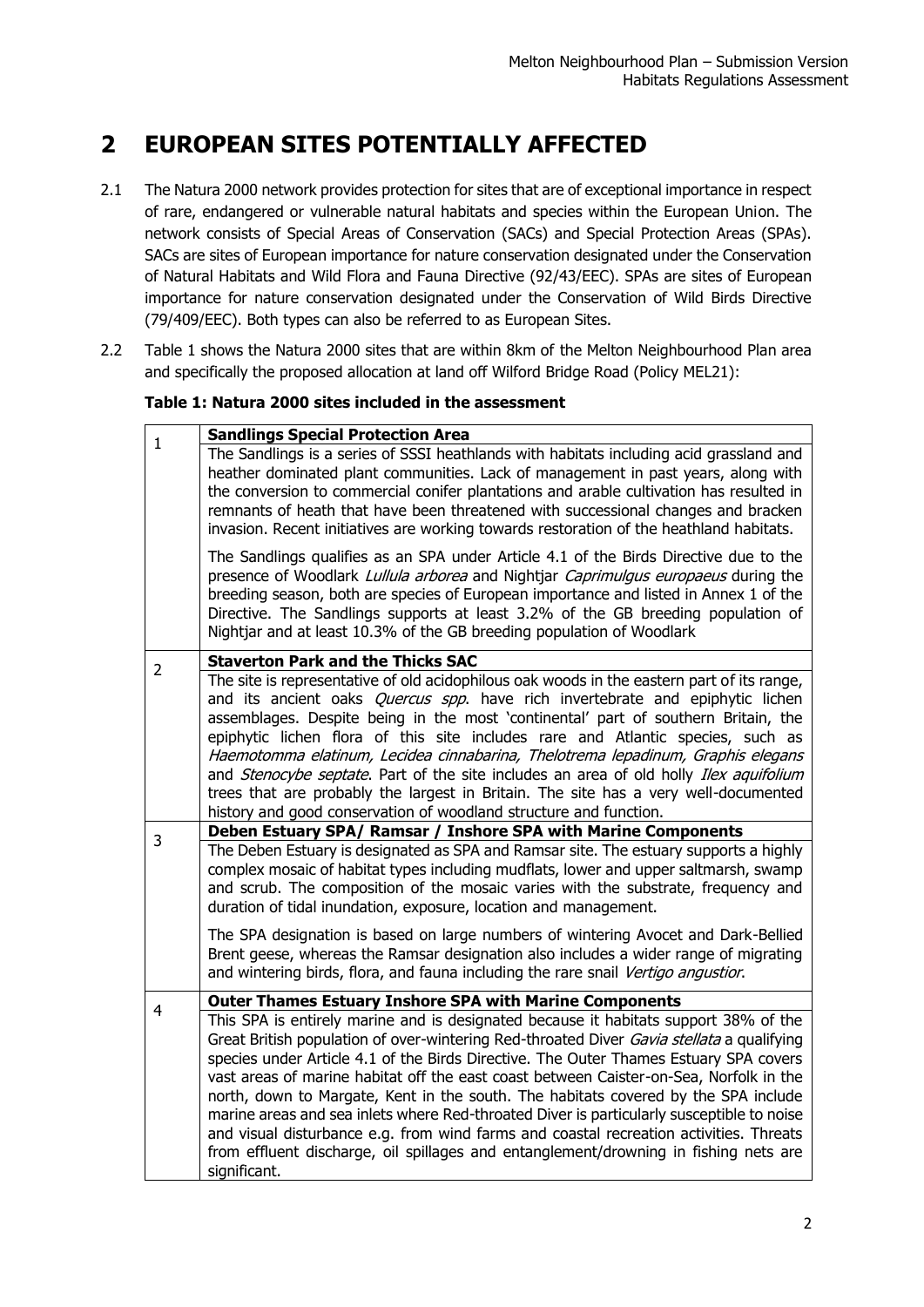## <span id="page-4-0"></span>**3 LIKELY SIGNIFICANT EFFECTS OF MELTON NEIGHBOURHOOD PLAN POLICIES ON EUROPEAN SITES**

- 3.1 The criteria for determining if an individual policy, or a combination of policies, would have a likely significant effect, and require assessment, are based on the characteristics of the relevant European site and the objectives set by Natural England. The main factors to consider are:
	- Development on or close to the European site destroying part or all of the site, or changing the ecological functioning of the site (e.g. disrupting water flows or migration routes, or providing damaging levels of air pollution)
	- Increased public recreation, causing disturbance to birds, damage to vegetation, increased littering/flytipping, or leading to management compromises (e.g. grazing being restricted).
	- Reduction in water levels or flow, from increased water demand in the District requiring greater water abstraction.
	- Reduction of water quality, from increased discharges of sewage and surface water drainage, or from pollution incidents, either during, or after, construction.
- 3.2 Development on or close to the European site is a location-dependent factor, but the other factors may affect a European site at some distance from development.

### <span id="page-4-1"></span>**Screening of individual policies**

3.3 Table 3 of the HRA Screening Report identified that a number of policies in the Melton Pre-Submission (Regulation 14) Neighbourhood Plan could have a significant effect on Natura 2000 sites and therefore an Appropriate Assessment was needed. Table 2 shows these policies and the assessment of the potential impact:

| <b>Policy</b>                                                                                   | <b>Potential impact</b>                                                                                                                                                                                                                                                                                                                                                                                                                                                                                                                                                                                                                           |
|-------------------------------------------------------------------------------------------------|---------------------------------------------------------------------------------------------------------------------------------------------------------------------------------------------------------------------------------------------------------------------------------------------------------------------------------------------------------------------------------------------------------------------------------------------------------------------------------------------------------------------------------------------------------------------------------------------------------------------------------------------------|
| Policy MEL5 -<br>Melton Railway<br><b>Station</b>                                               | This policy supports the provision of new bicycle racks and provision for<br>cyclists at Melton railway station. The provision of improved facilities may<br>encourage additional trips by bicycle to this area by people using the train.<br>Whilst the policy is not considered likely to have a significant effect on any<br>Natura site on its own, it may have an in-combination effect with other<br>policies which encourage visitors to this part of Melton which has direct<br>public access to the Deben Estuary.                                                                                                                       |
| Policy MEL9 -<br>Provision of<br>community<br>facilities at the<br>playing field<br>Melton Road | This policy supports the provision of a replacement village hall at the<br>playing fields. It is to be expected that such a facility would provide<br>associated parking provision which would be available for the public<br>outside of the time the village hall is in use. The proposal is for a<br>replacement facility and use of the playing fields already results in<br>significant on-street parking. The Deben estuary is readily accessible from<br>this location. This policy while unlikely to have a significant effect on its own<br>could have an in-combination effect resulting in a cumulative impact on the<br>Deben estuary. |
| Policy MEL10 -<br>Provision of<br>allotments,<br>community<br>orchard and a<br>community farm/  | This policy looks to provide additional allotments, community orchard and<br>community farm. Land off Saddlemakers Lane has been identified for the<br>allotments and community orchard. This is away from the Deben estuary.<br>The community farm and holiday club are proposed on land off Wilford<br>Bridge in association with new housing provision under policy MEL21. The<br>re-location of this facility and the stated intention of re-locating and<br>expanding this facility for the benefit of the community as a whole in such                                                                                                      |

| Table 2: Policies that could have a significant impact |  |
|--------------------------------------------------------|--|
|--------------------------------------------------------|--|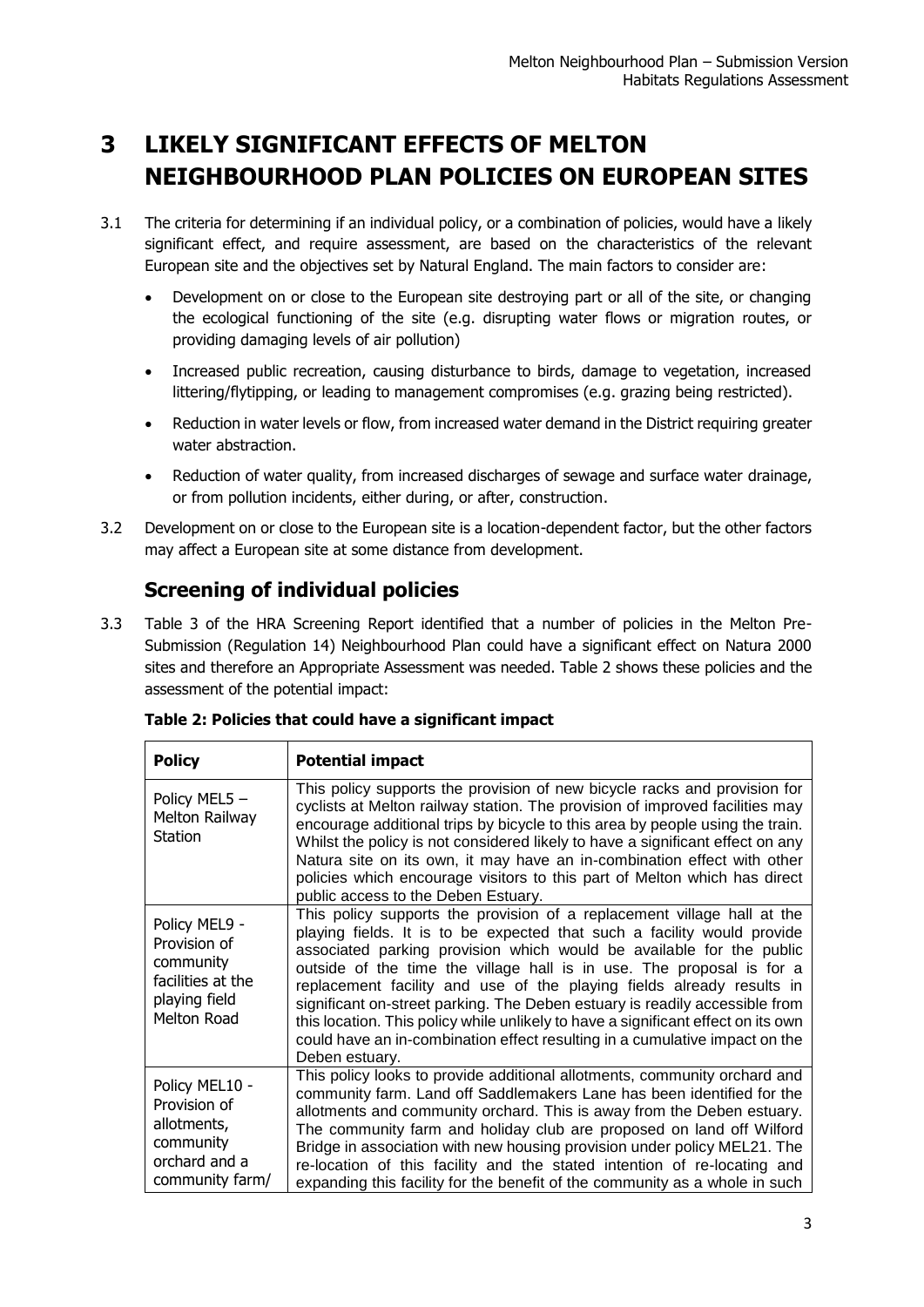| educational<br>facility                                 | close proximity to the Deben estuary (within 500m) has the potential to<br>have a direct impact on the Natura 2000 site. In particular, it is located close<br>to the railway station and Melton riverside a small park area on the banks<br>of the estuary, and the Wilford Bridge PH with the potential to make this a<br>visitor destination in its own right. It is also part of a mixed use development<br>which would provide for new housing in this location. The Deben estuary<br>to the north of Wilford Bridge has a generally quieter and less disturbed<br>character than that to the south which is more intensively used given the<br>location of Melton riverside amenity area. This policy therefore has the<br>potential on its own and in combination to have a direct impact on the<br>Deben estuary.                                                                                                                                                                                                                                                                                                                                                                                                                                                                                                                                                                                                                                                                                                                                                                                                                                                                                                                                                                                                                                                                   |
|---------------------------------------------------------|---------------------------------------------------------------------------------------------------------------------------------------------------------------------------------------------------------------------------------------------------------------------------------------------------------------------------------------------------------------------------------------------------------------------------------------------------------------------------------------------------------------------------------------------------------------------------------------------------------------------------------------------------------------------------------------------------------------------------------------------------------------------------------------------------------------------------------------------------------------------------------------------------------------------------------------------------------------------------------------------------------------------------------------------------------------------------------------------------------------------------------------------------------------------------------------------------------------------------------------------------------------------------------------------------------------------------------------------------------------------------------------------------------------------------------------------------------------------------------------------------------------------------------------------------------------------------------------------------------------------------------------------------------------------------------------------------------------------------------------------------------------------------------------------------------------------------------------------------------------------------------------------|
| Policy MEL21-<br>Land off Wilford<br><b>Bridge Road</b> | This policy is for a mixed use development on a 9.4ha of land off Wilford<br>Bridge Road (supporting text refers to 9.7ha). Proposed uses include at<br>least 9,000m <sub>2</sub> B1 floorspace; ancillary retail to support the B1 commercial<br>development; approximately 55 homes; community uses including public<br>green space, lake communal gardens; allotments/community growing<br>space; childrens play area and potentially community farm and after school<br>holiday club (See MEL10). Approximately half of the site is an existing<br>employment area including Riduna Park which is in process of<br>redevelopment. The remainder is currently countryside much of which is<br>subject to a special landscape area designation under the old Suffolk<br>Coastal Local Plan. The special landscape area as now proposed under<br>policy MEL14 excludes land designated in MEL21. The whole site is within<br>500m of the Deben Estuary SPA. The housing provision is potentially<br>additional to that identified for this area through the Core Strategy. A site<br>for 180 homes in Woods Lane has been allowed on appeal, but is currently<br>caught up in a separate legal challenge. A judgement is not expected<br>before mid July 2016 [N.B. this legal challenge was subsequently upeld].<br>As noted under policy MEL10, the introduction of community uses including<br>a community farm in close proximity to the railway station, PH and Melton<br>Riverside amenity area could make this a destination in its own right<br>increasing visitor numbers to the estuary. The area identified for new<br>housing would border a public right of way which provides direct access to<br>the estuary. Whilst the area to the south of Wilford Bridge is currently well<br>used, the character of the estuary to the north of the bridge is quieter in<br>character. |

3.4 In addition, comments made by Natural England in respect of the consultation in preparing the screening opinion related to Policy MEL2 (Dedicated access for cyclists and pedestrians) were as follows:

> "We agree that this policy has the potential to encourage access to the SPA and although the impacts of increased population is assessed in the Core Strategy HRA, this didn't look into the detail of specific areas, and any changes to the local infrastructure. So, we would advise that this issue is taken forward to AA stage."

- 3.5 This HRA therefore also considers Policy MEL2 as well as the policies in Table 2.
- 3.6 The development of additional housing and community facilities as well as improvements to pedestrian and cycle access within Melton is likely to increase the population of Melton and may therefore lead to increased visitor pressure upon nearby European sites, specifically the Deben Estuary SPA. Residents of Melton may travel to the Deben Estuary SPA for recreation, including walking, bird watching, dog walking etc. These activities, and others, may have negative impacts upon the qualifying features of European sites.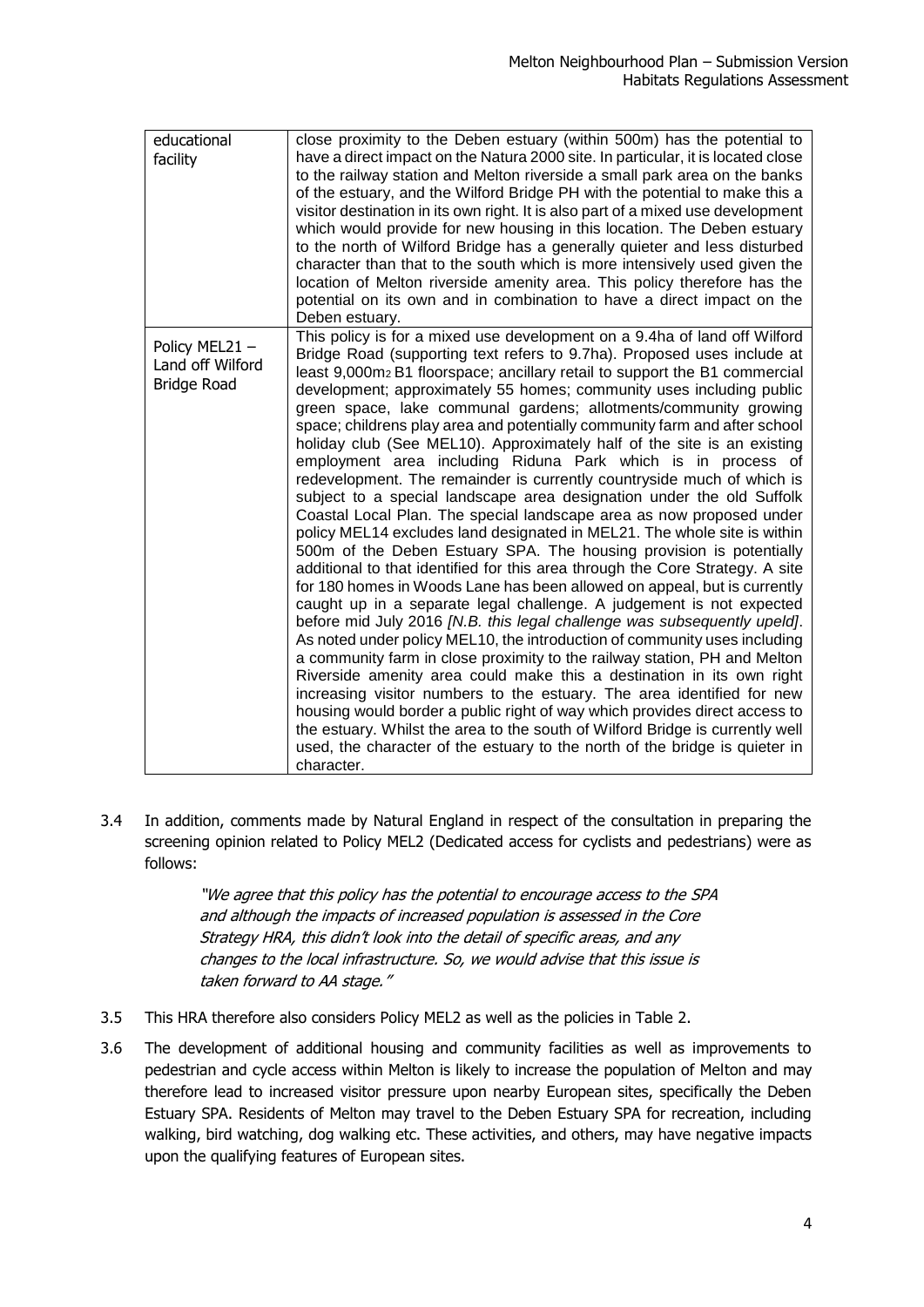#### **Policy MEL2 – Dedicated access for cyclists and pedestrians**

- 3.7 Policy MEL2 seeks to improve general accessibility for cyclists and pedestrians by identifying important locations for cyclepath provision and pedestrian crossings.
- 3.8 The potential impacts would come from more people walking and cycling to the Deben Estuary for recreation.
- 3.9 At the end of the bullet point which states that encouragement will be given to 'provision of dedicated footpaths/cyclepaths along the south and north sides of Wilford Bridge Road from the junction with Melton Road to Melton Railway Station', the following wording has been added:

#### '…(but not beyond toward the Deben Estuary)'.

3.10 This, coupled with proposed changes to Policy MEL5 (relating to the provision of cycle racks at Melton Railway Station) is considered to be sufficient to ensure additional cycling and walking to the Estuary.

#### **Policy MEL5 – Melton Railway Station**

- 3.11 Policy MEL5 seeks to provide additional bicycle parking at the railway station which may, in combination with other policies, encourage additional visitor trips to the Deben Estuary.
- 3.12 Potential impacts would come from people parking their bicycles at the station and then accessing the Deben Estuary on foot.
- 3.13 The policy has been amended the specifically require new secure bicycle racks at the station to be solely for users of the station, as opposed to general visitors to the area. This, in combination with the proposed changes to Policy MEL2 which would not improve cycle access to the Deben Estuary, is considered to be sufficient to minimise additional visitor trips by bicycle.

#### **Policy MEL9 - Provision of community facilities at the playing field Melton Road**

- 3.14 Policy MEL9 seeks to improve the provision of built community facilities within Melton. The proposals would represent re-provision of an existing facility which is already in use and therefore creates trips by visitors. As such, any impacts arising from the re-provision will only be in addition to these existing users.
- 3.15 Potential impacts would arise with visitors to the village hall and playing fields then also visiting the Deben Estuary.
- 3.16 The draft HRA assessed that, by improving community facilities within the main settlement area and providing enhanced recreation opportunities at the playing fields (including outdoor gym equipment), people seeking nearby recreation opportunities and locations for dog walking, etc, may be drawn to these rather than the Deben Estuary, thus reducing visitor pressure upon its sensitive habitats.
- 3.17 The draft HRA identified that it would be necessary to monitor the use of the proposed car park to identify if users are then accessing the Deben Estuary. This could be done by way of an annual survey. This text has been added as supporting text to the Submission Version Neighbourhood Plan.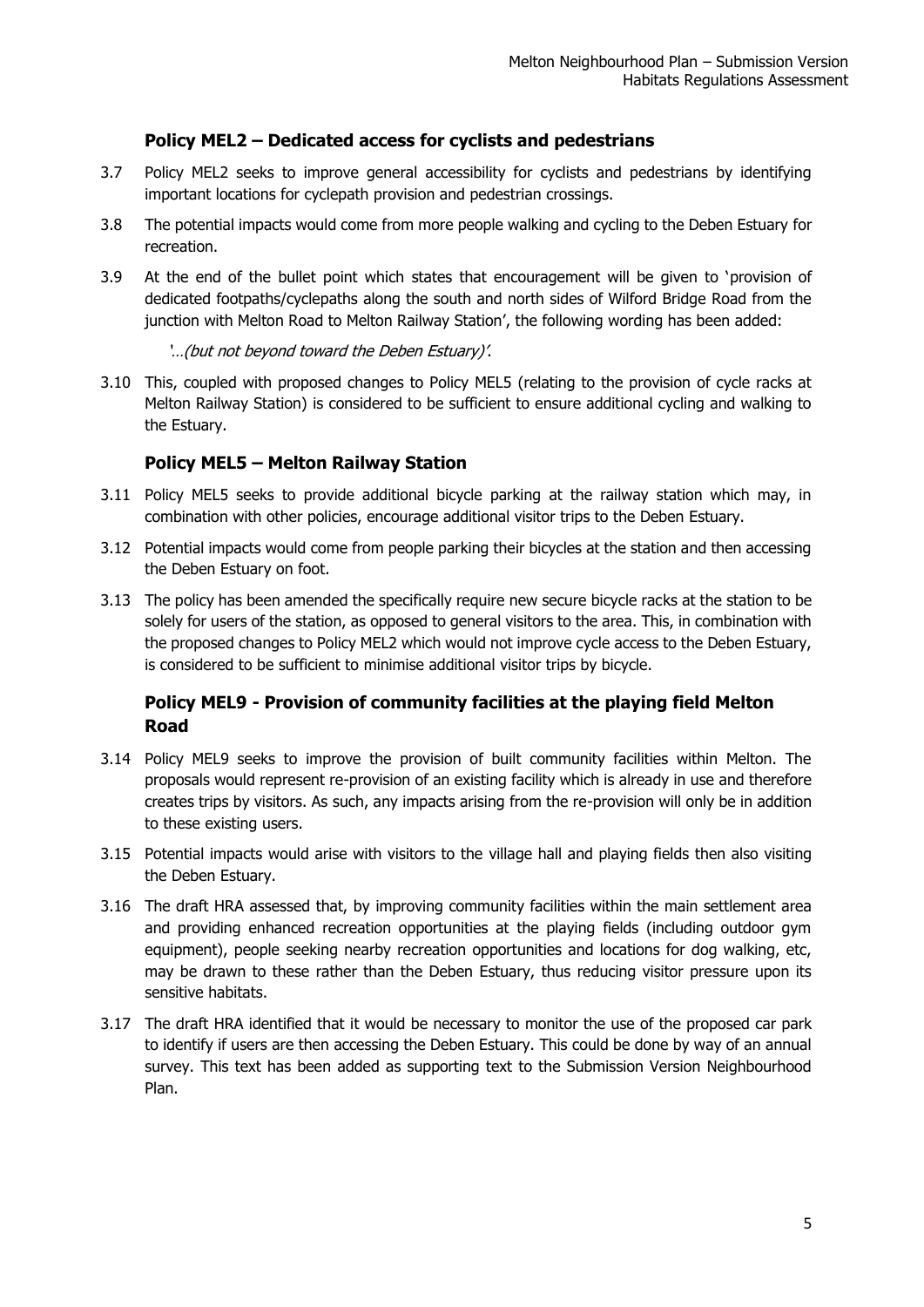#### **Policy MEL10 - Provision of allotments, community orchard and a community farm/ educational facility**

- 3.18 Policy MEL10 looks to provide additional allotments, community orchard and community farm as part of the land off Wilford Bridge Road (Policy MEL21). The intention for this provision to be of benefit to the whole community, coupled with its location close to the railway station and the generally quieter and less disturbed character of the Deben Estuary to the north of Wilford Bridge, means that the policy could have impacts both on its own and in combination with other policies.
- 3.19 Potential impacts would arise with visitors to the allotments, community orchard and community farm then also visiting the Deben Estuary. In addition, this provision would be part of a wider development which will increase the number of residents in close proximity to the Estuary and to existing destinations such as the riverside park and the Wilford Bridge pub.
- 3.20 An additional section has been included in Policy MEL10 which states:

'In order to minimise linked trips to the Deben Estuary, such provision should:

- minimise the amount of parking provided and ideally ensure it is only for users of the allotments, community orchard and community farm; and
- ensure that there is no direct footpath provision to the Deben Estuary from the site.'
- 3.21 The draft HRA identified that it would be necessary to movements between the community facilities and the Deben Estuary. This could be done by way of an annual survey. This text has been added as supporting text to the Submission Version Neighbourhood Plan.
- 3.22 This is also linked to changes that have been made to Policy MEL21 (Land off Wilford Bridge Road). In combination they are considered to be sufficient to minimise linked trips to the Deben Estuary by users of the allotments and community farm.

#### **Policy MEL21 – Land off Wilford Bridge Road**

- 3.23 This site allocation proposes a mix of uses including residential, employment, community uses (the allotments, community orchard and community farm in Policy MEL10) and open space.
- 3.24 There would be potential impacts arising from all the uses, with residential uses on particularly representing a cumulative effect along with the site with planning permission off Woods Lane.
- 3.25 Matters relating to the allotments, community orchard and community farm have been dealt with earlier under Policy MEL10.
- 3.26 The employment provision effectively replaces existing employment land. The draft HRA identified that it would be necessary to monitor such activity and to ensure that the general mitigation measures proposed for the SCDC Headquarters building, recently completed, are applied to the employment area in Policy MEL21. This has been added in to the Submission Version Neighbourhood Plan as supporting text to Policy MEL21.
- 3.27 The issue principally relates to the increase in residents. The draft HRA identified that there is an existing public right of way (PROW) that runs along northern boundary where residential uses would be located. This PROW provides direct access to the Deben Estuary. The draft HRA assessed that potential mitigation would be to ensure, through the policy, that no direct access is provided to PROW from the residential area. Accordingly, Policy MEL21 has had the following criterion added to ensure development proposals are acceptable:

'• ensuring that no direct access is provided to the public right of way on the northern boundary of the site from the residential development;'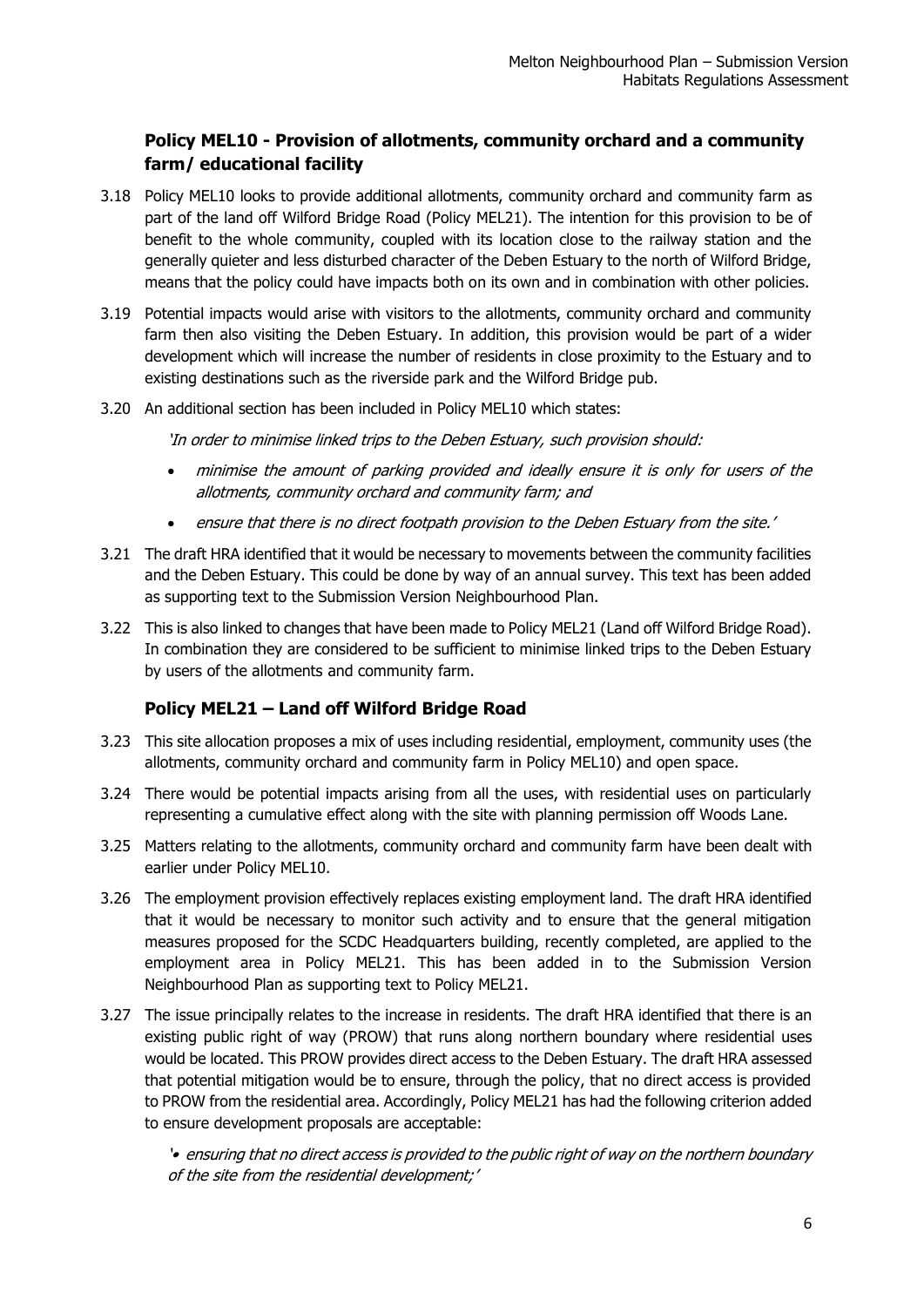3.28 A fundamental part of the mitigation is the provision of new open space on site for dog walkers and general leisure as part of the allocation. The indicative plan shows this area being located between the residential area and the Estuary. The draft HRA considered that making the location of such provision part of the policy will also assist with mitigation. Policy MEL21 has had the following criterion added to ensure development proposals are acceptable:

'• in order to minimise activity on the Deben Estuary, ensuring that the publicly accessible open space provided on-site is located between the residential area and any access point to the Deben Estuary;'

3.29 The draft HRA considered that it would be important to monitor movements between the residential properties and the Deben Estuary, which could be done by way of an annual survey. This has been reflected in the supporting text to Policy MEL21 in the Submission Version Neighbourhood Plan.

#### **Mitigation across all policies**

#### **Recreational Avoidance and Mitigation Strategy**

- 3.30 Across all the policies with a potential effect on the Deben Estuary, there is the scope to integrate the relevant locations and mitigation with the emerging 'Recreational Avoidance and Mitigation Strategy', being prepared by Ipswich, Babergh and Suffolk Coastal and due for publication in 2017.
- 3.31 The intention of this document is to set out in more detail how the mitigation measures required in association with the identified housing requirements for the local authorities will be carried out. It is understood from Natural England that this monitoring and mitigation should be looked at an SPA rather than local authority boundary. This provides confidence that the SCDC Core Strategy potential impacts are being addressed, and will include in-combination effects with the Melton Neighbourhood Plan.

#### **SCDC Leisure Strategy, 2014-2024**

3.32 SCDC's Leisure Strategy 2014–2024 will increase access and availability of leisure and recreation opportunities to the wider community, enhancing and communicating the current and future offer to meet the wants and needs of local communities over the next ten years. This strategy suggests that opportunities may come forward outside the scope of this Neighbourhood Plan for increased leisure and recreation in ways which would not impact upon the nature conservation interest of designated sites in and around Melton. Although the Leisure Strategy is not a Local Plan document, or a statutory document, it remains relevant as a mechanism for further mitigating recreational impacts of the Melton Neighbourhood Plan.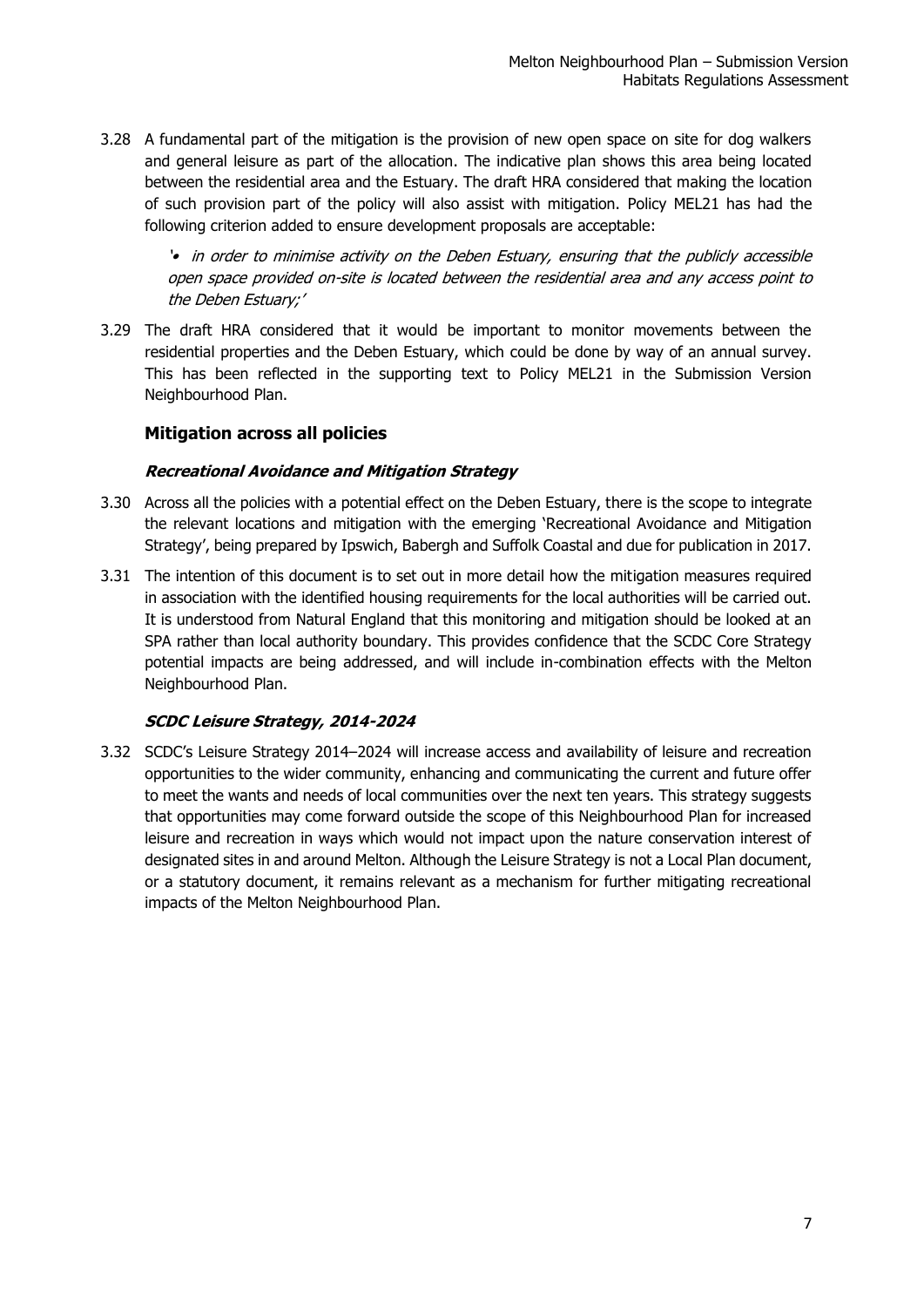# <span id="page-9-0"></span>**4 CONCLUSIONS**

## <span id="page-9-1"></span>**Conclusion of screening for likely significant effects of the Plan alone**

4.1 In conclusion it is considered that the Melton Neighbourhood Plan Submission (Regulation 16) Version as a standalone document is likely to have a significant effect upon the Deben Estuary European site, particularly with those policies promoting housing and community development and potentially by encouraging improvements to cycle and pedestrian routes that may lead towards European sites. A slight cumulative increase in recreational pressure upon the Deben Estuary might result. However, the Melton Neighbourhood Plan is set within the context of other plans, particularly the SCDC Local Plan with which the Neighbourhood Plan must be consistent. It is therefore relevant to consider the likely significant effect of the Neighbourhood Plan in combination with the SCDC Local Plan, because the mitigation associated with the SCDC Plan (see below) encompasses the Neighbourhood Plan too.

## <span id="page-9-2"></span>**Conclusion of screening for likely significant effects of the Plan in combination with other relevant plans**

- 4.2 The Melton Neighbourhood Plan is intended as one part of the development plan for Melton Parish. The other parts of the development plan are SCDC's Core Strategy and Development Management Policies Development Plan Document (DPD) 2013 and its Site Allocations and Area Specific Policies DPD 2016. The latter document did not cover Melton because a neighbourhood plan is being prepared for that area, therefore the sole document of relevance is the Core Strategy 2013,
- 4.3 The strategy and policies of Melton Neighbourhood Plan are entirely consistent with the adopted SCDC Core Strategy, which has its own Appropriate Assessment that addresses the potential impacts on European sites that might occur from increased visitor pressure, due to an increase in human population resulting from the development of new homes that are planned for the District.
- 4.4 SCDC's Core Strategy Appropriate Assessment provides in-depth methodology for mitigating the effects that increased visitors may have on European sites. The mitigation measures would be implemented through Policy SP17 – Green Space in the SCDC Core Strategy:

"The Council will seek to ensure that communities have well-managed access to green space within settlements and in the countryside and coastal areas, in order to benefit health, community cohesion and greater understanding of the environment, without detriment to wildlife and landscape character. Where adequate green space is not provided as part of a development, developer contributions will be sought to fund the creation of appropriate green space and/ or management and improvement of access to green space. In particular, the Council will work on green infrastructure opportunities with partners in strategic housing growth areas in order to suitably complement development proposals. Developer contributions will be secured by means of conditions, legal agreements and/or through the Community Infrastructure Levy (CIL) (once a charging schedule has been adopted)."

4.5 The Appropriate Assessment of the SCDC Core Strategy and Development Management Policies Development Plan Document, concludes that with the implementation of the outlined mitigation measures, there would be no likely significant effect upon the integrity of any European site.